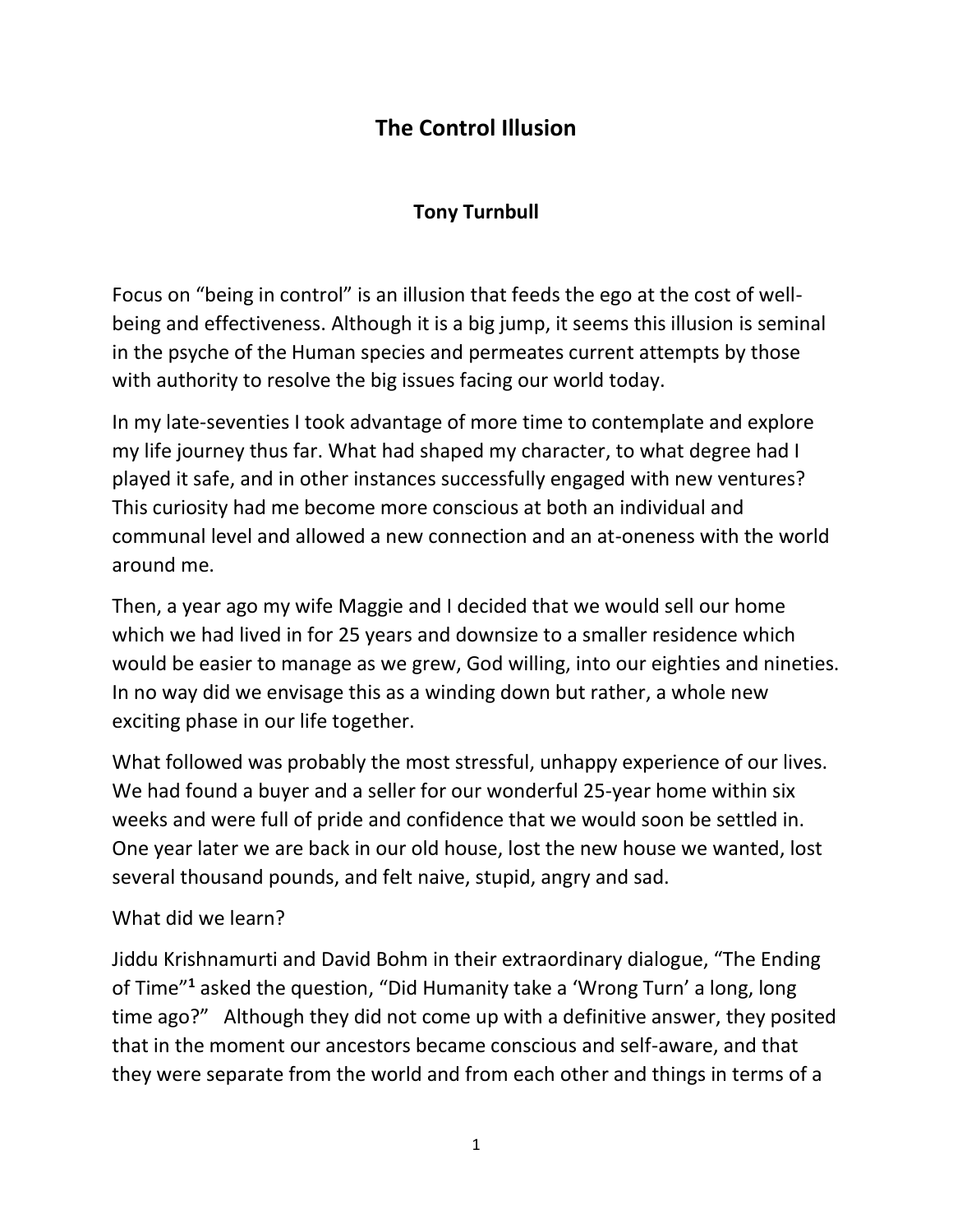dualistic division, the need to control, dominate and self-survive became the way forward.

Over time, in Governance, Politics, Science, Education, Media, Meteorology, Religion, Health, International Relations, and Agriculture, the prevailing human point of view increasingly sought to seek power, control and separation as the sensible way to go.

From one aspect, this trait of the Human Race enabled it to become the dominant species on the planet, now extending into the Solar System and beyond. It has inspired insatiable curiosity, experimentation and risk-taking that has led to truly awesome achievements in all the above fields with one glaring exception -- the increasing fractious, divisive and self-defeating manner in which Human Beings engage with each other and the world we inhabit.

There is a paradox of increasing accomplishments in the many fields of human endeavor mentioned above on the one hand and on the other hand, inability or unwillingness to truly collaborate with others. Could it be possible that within this paradox lies the inevitable demise of the Human race and becoming the victim of our own 'success'?

Are the global issues of Climate Change, Pandemics, Terrorism, Inequality, Racism, and international disputes regards trade, sovereignty, borders, blurring of the line between truth and lies all early clues that the Krishnamurti/Bohm idea of Humanity's 'wrong turn' has put us on an irreversible track of self-destruction? It seems that one of Einstein's most quoted declarations remains as valid as his many scientific theories: "The problems facing the world today cannot be solved at the same level of thinking that created them." It begs the question, is it possible that the Human race could affect a "Right Turn" rather than continue in its "Wrong Turn"?

Reflecting on our experience of a 'disastrous' house move it became clear that our main engagement was to gain and maintain control of the process. At the time this seemed to be the responsible way to engage and at a certain level this has a validity. However, we now see that seeking control as the senior context was an illusion driven by our need for self-survival, ego, and a dualistic (them and us) engagement which blocked and hindered a collaborative innovation (all together) that could have allowed breakthrough and transformative outcomes.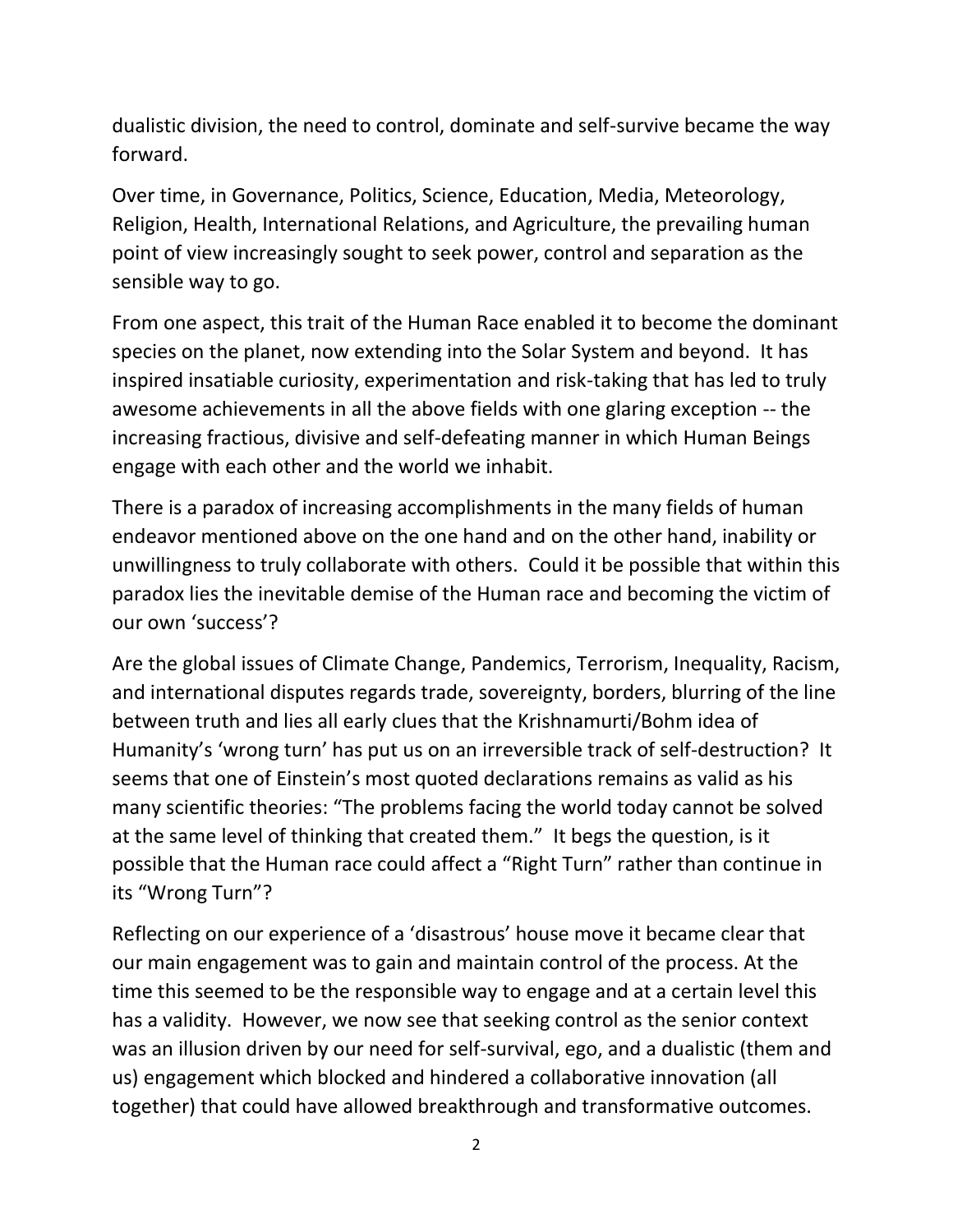Like many of the great facets and qualities of the Human species, the ability to control, create and be conscious occur in a paradox. As ways of engaging with a challenge they are essential, but when they become survival-driven they are devastating and self-defeating.

In our house move, building relationships and being responsible was at the same time helpful and positive in keeping possibilities on the table. But it also was our way of controlling the process and blind-sided us from recognizing the warning signals that all was not what we thought it to be. Several times people warned us about possible issues, and we refused to consider and investigate these for fear of breaking and damaging the relationships we had built. Also, our building relationships with one party led to another feeling excluded and not valued, and thereby stopped them from alerting us to the danger signals they saw which turned out to be legitimate. Our ego stopped us from considering that the relationships we had built were not as robust and inclusive with all parties as we thought.

Arthur Koestler, in his book "The Ghost in the Machine" <sup>2</sup>, shares with Oxford philosopher Gilbert Ryle the view that the mind of a person is not an independent, non-material entity, temporarily inhabiting and governing the body. Heralding the idea of Bohm & Krishnamurti's "Wrong Turn" fifty years later, Koestler concluded that the human race, owing to some "faults/defects" during evolution, may be marching to its early end.

Koestler also offered the idea of the Holon to illuminate the dichotomy between parts and wholes and to account for both the self-assertive and integrative tendencies of an organism. Holons exist simultaneously as self-contained wholes in relation to their sub-ordinate parts, and as dependent parts when considered from the inverse direction. They are self-reliant units that possess a degree of independence and can handle contingencies without asking higher authorities for instructions, i.e., they have a degree of autonomy. They are also simultaneously subject to control from one or more of these higher authorities. The first property ensures that holons are stable forms that are able to withstand disturbances, while the latter property signifies that they are intermediate forms, providing a context for the proper functionality for the larger whole.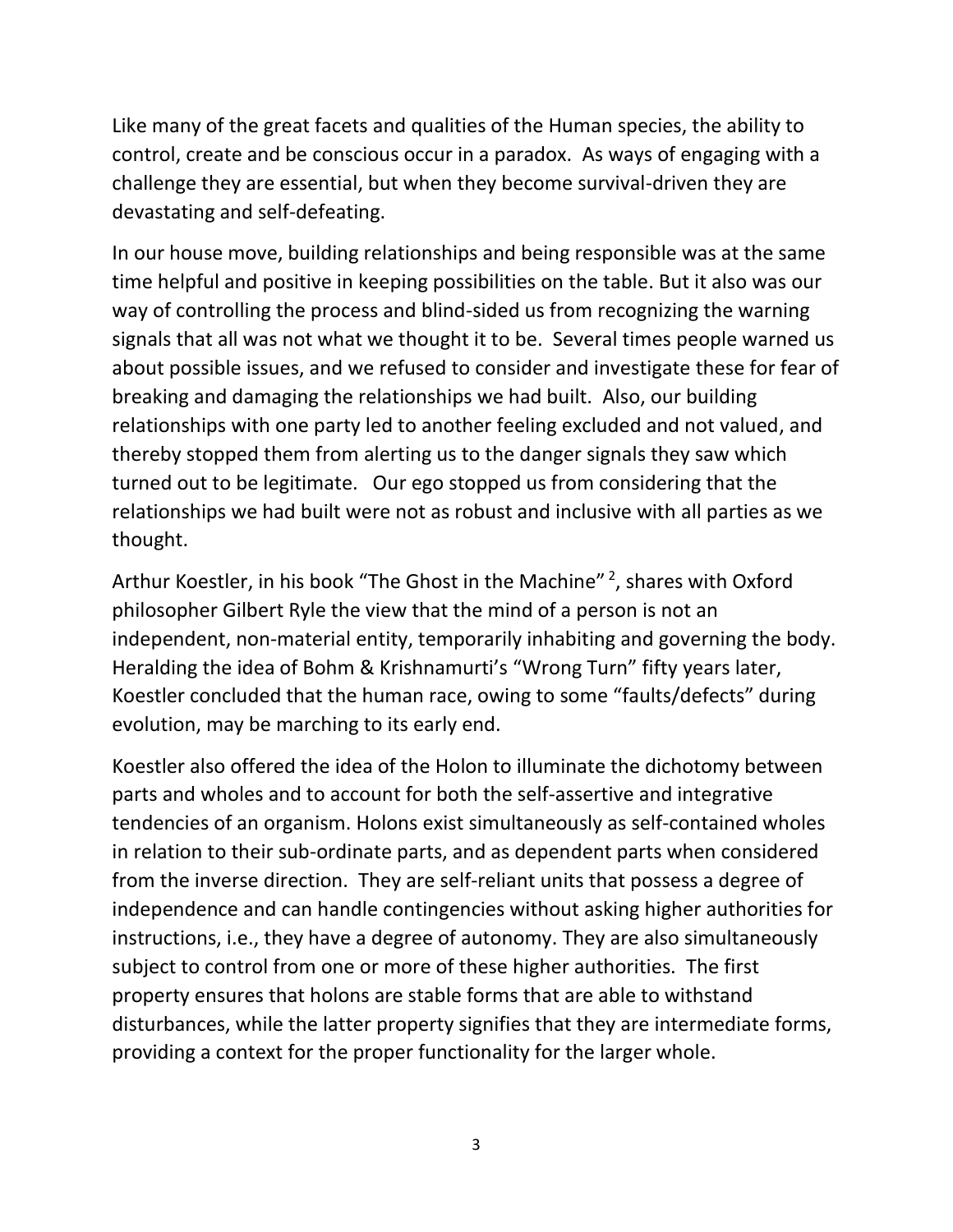Koestler defined a holarchy as a hierarchy of self-regulating holons that function first as autonomous wholes in supra-ordination to their parts, secondly as dependent parts in sub-ordination to controls on higher levels, and thirdly in coordination with their local environment. Simply said, "I recognize and accept that I am dependent on and an integral part of a bigger whole and at the same time I am 100% responsible for my own behavior, thinking, engagement, experience and being."

In his inaugural speech President Kennedy urged his "Fellow Americans: Ask not what your country can do for you – Ask what you can do for your country." He then continued by addressing his international audience: "My fellow citizens of the world: ask not what America will do for you, but what together we can do for the freedom of man."

This is not a sentiment one hears in today's political utterances and a long way from "America first" and "make America great again." Brexit, Scottish independence, and many other border disputes across the planet are often justified by regaining sovereignty and self-determination.

Astronauts from all countries reported that their most inspiring experience (referred to as the "Overview Effect"<sup>3</sup>) was witnessing the majesty and vulnerability of the singularity of our Planet Earth floating in space with no artificial man-made lines visible, which they knew continued to spawn wars, death and division in the quest to survive through gaining control and the upper hand.

So much for the philosophical insights and perspectives on the nature of the Human mind. What relevance might they have for the world we live in and experience today? I don't have answers but rather suggest questions and practices that may help to make sense of the "world sense making" we are bombarded with today, by the media, on-line communication networks, and the marketing from all forms of authoritarian bodies be they political, commercial, religious, educational or cultural.

**Practices** 

• When you find yourself engaged in a debate, argument, dialogue ask yourself what bigger context or framework, which if you embraced it,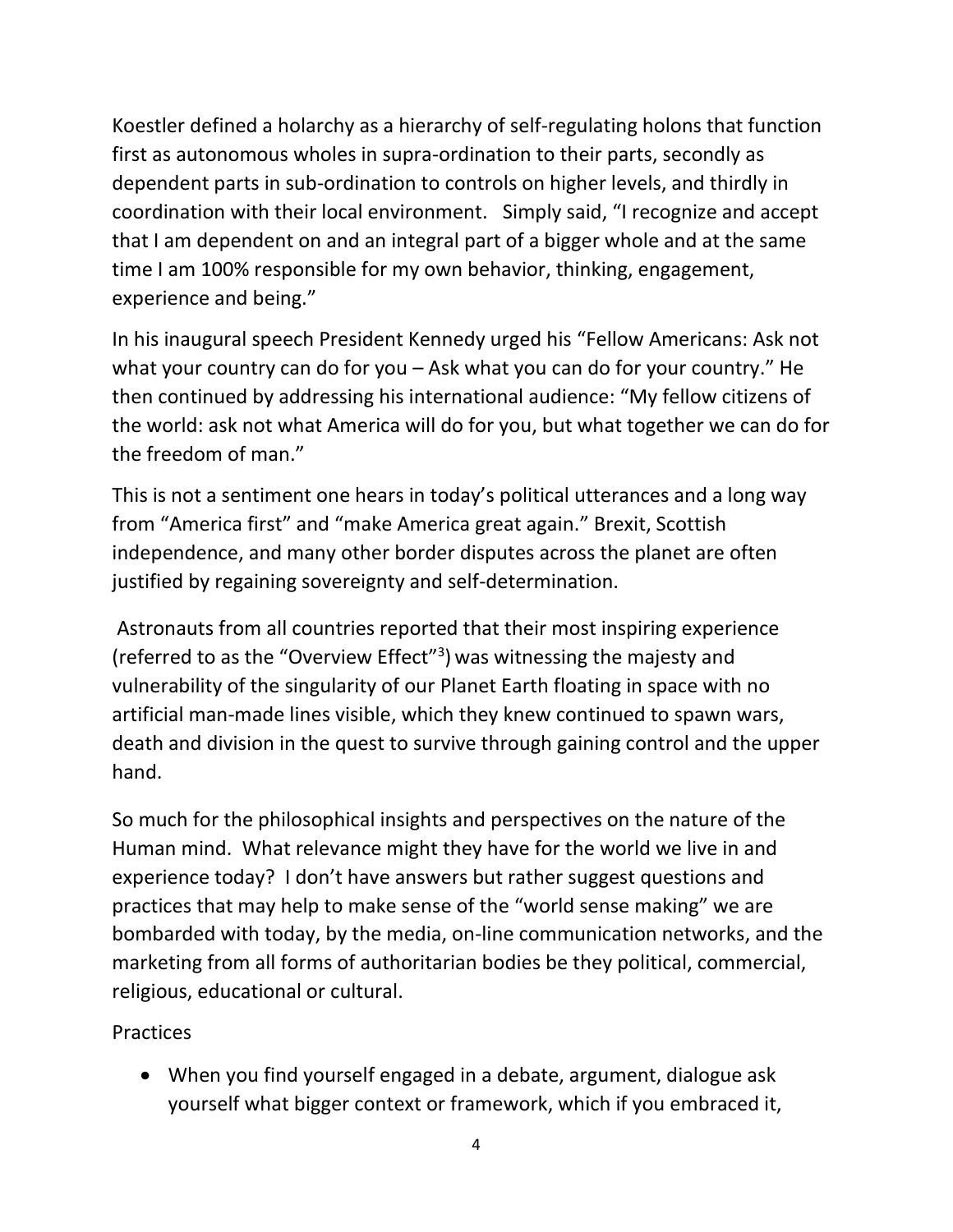would allow you to consider and listen to the different parts and aspects of the topic under discussion.

- When you are expressing your opinion on something are you willing to express how this opinion is entirely shaped by your own particular experiences rather than present it as the truth?
- Notice the selective nature of what you read and listen to is filtered by what you already believe.
- When you are doing your genuine best at being responsible and living up to your beliefs, take a moment to reflect whether you are falling into control and win/avoid losing behavior.

## Questions

- When you are listening to someone or somebody making sense of something, how often do you do your own research versus a quick acceptance or rejection of their sense-making?
- Is talk about sovereignty and rights more about control and ego than equality and fairness?
- Is racism your problem or someone else's?
- Who owns the planet as a whole versus only their part?
- Are the current topics of Climate Change, Racism, Territorial & Trade Disputes, Immigration, Pandemics, Energy Sourcing more shaped by the parties and authorities gaining control, power and survival versus planetwide transformative solutions?

As for me, in my remaining years, I have embarked on a dialogue with my four grandchildren. We agreed to learn from each other on an equal playing field. For too long, the educational paradigm has been too biased in 'old to young', those who know and have more experience over those who have less knowledge and experience. Many of the protagonists for tackling today's issues justify it by saying it's on behalf of the next generation. A reasonable sentiment, however, is to also focus and ask that on helping the next generation to solve these and other issues that are not yet even on the horizon, to avoid bringing the same level of thinking that created them.